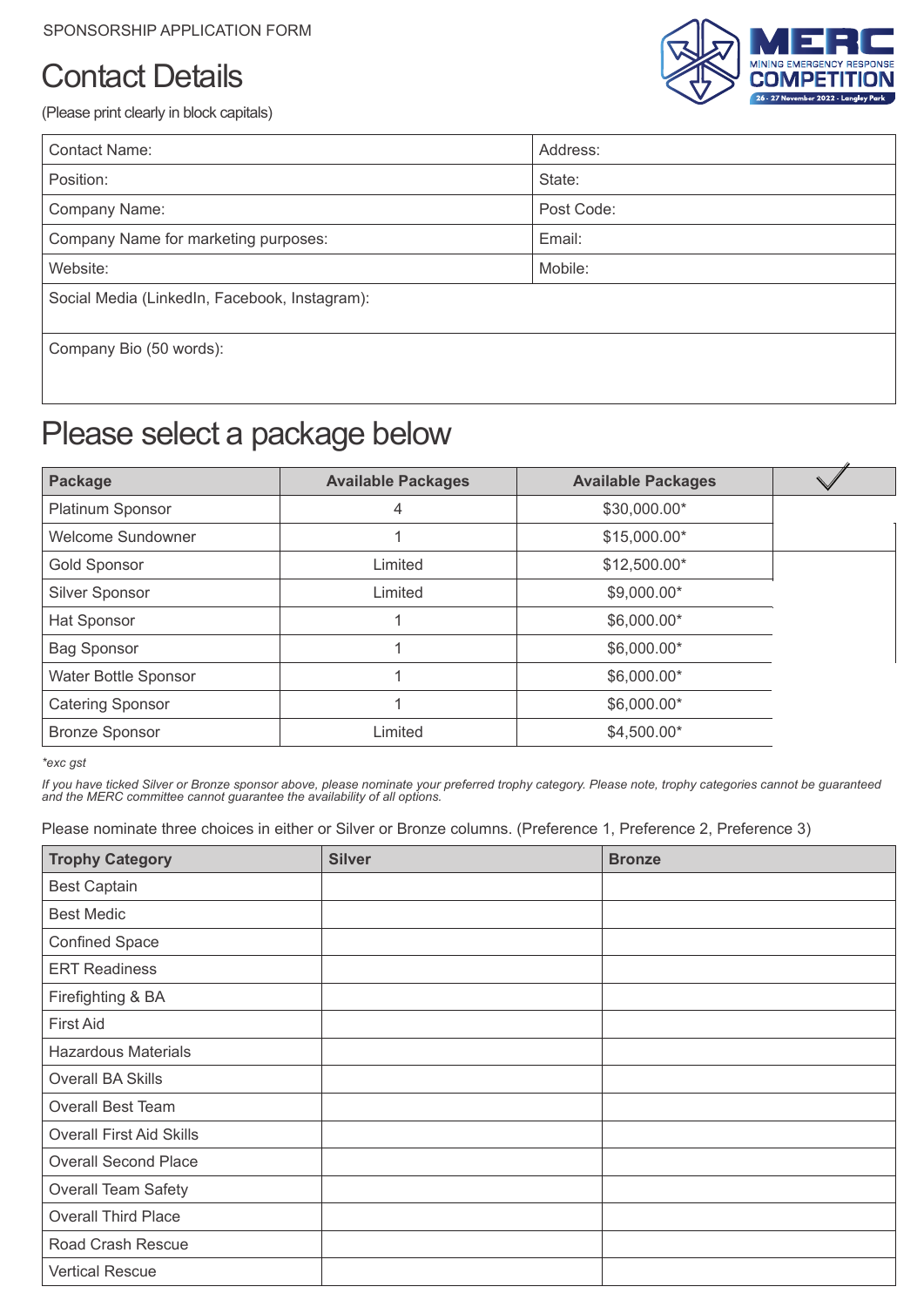

## Terms and Conditions Mining Emergency Response Competition 2022

**This is an application only; sponsorship will be confirmed in writing once an invoice is raised.**

By returning an application form via online or printed copy confirms your acceptance of these terms and conditions.

We (MERC), representing the company committee, do not accept responsibility for any errors, omissions or changes.

Details may change without notice.

All bookings are subject to approval by the MERC Committee and we reserve the right to refuse an application.

We (MERC) as the organisers reserve the right to alter any aspect of the floor plan without prior notice. Please refer to the MERC website for the latest information on the event.

We will take all diligent care to fulfil the above sponsorship commitments. Sponsors are responsible for providing all their requirements'. banners, promotional material and any other material by the due dates requested by the organisers, unless otherwise specified.

MERC reserve the right to introduce new packages and additional space should the opportunity arise.

Sponsors are required to make the necessary payments as per the payment schedule below (unless otherwise negotiated):

- 50% due within one month of invoice date.

- Remaining 50% is due by no later than 60 days prior to the event.

Sponsors are responsible for the security of their own equipment and materials during the event and in transit to the event competition grounds and/or venue.

The sponsor shall take all reasonable care when installing/dismantling their equipment and stand as not to cause damage to the venue grounds or marquee fixtures and booths supplied by the appointed event hire contractor.

The exhibitor is deemed liable for repairs if the structures are damaged. You, (sponsor) are solely responsible for any physical loss or damage to your own property.

The MERC committee cannot guarantee the availability of any sponsorship packages, trophies or awards or part thereof.

There are limited spaces open for some sponsorship packages and, as such, the MERC committee cannot guarantee the availability of all options.

The organisers reserve the right to request removal of any items that may be deemed unacceptable and impact fellow sponsors or public.

All organisations are expected to conduct their business in a professional, ethical manner and any breach will result in immediate cancellation of the Sponsorship package.

If an organisation is found to not align their values with that of the MERC, this may result in cancellation of your sponsorship package.

#### Postponement and Cancellation Policy

We (MERC) may, in its absolute discretion, nominate to either postpone or cancel the event by providing the sponsor/exhibitor with notice in writing. Cancellation or postponement may be necessary due to acts, events or causes beyond our reasonable control, including, but not limited to, acts of God, industrial disputes, failure in electricity supply or gas supply, war, civil strife, flood, storm, fire, accident, unavailability of raw materials or supplies, explosion, global or national health emergency (including without limitation coronavirus COVID-19), epidemic, breakdown of plant, machinery or equipment or shortages of labour, transportation, fuel, power, plant, machinery, equipment or material.

If the event is postponed to a later date (as nominated by MERC and notified to the sponsor), the terms and conditions of this agreement will continue to apply. Any sponsorship contribution paid up to the postponement will be applied to the new event date with any outstanding sponsorship contribution balance due thirty (30) days prior to the new event date.